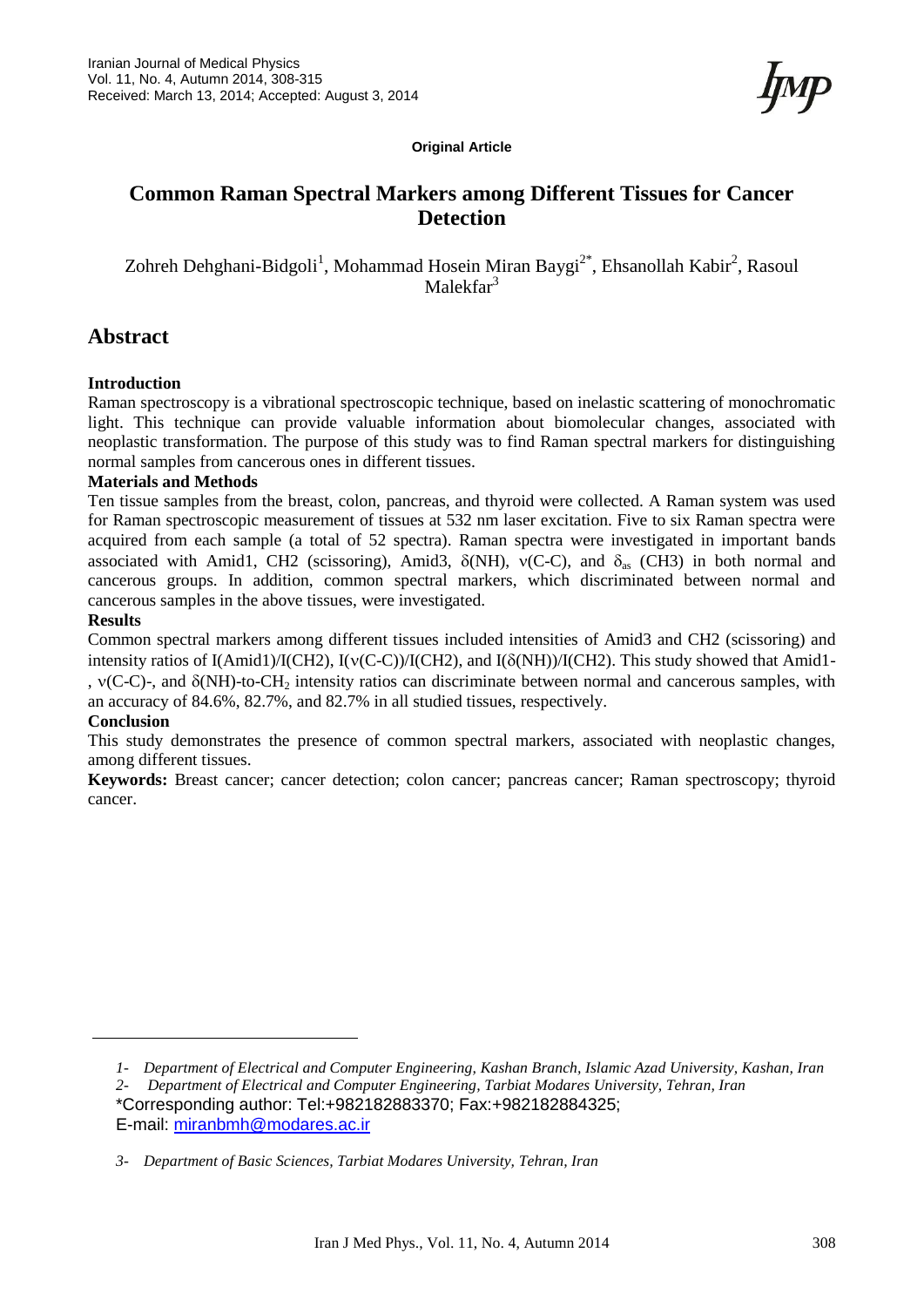# **1. Introduction**

The term 'neoplasia' refers to tissue growth, independent of and faster than normal tissue development. A neoplasm (tumor) may be categorized as benign or malignant. Malignant tumors are also known as cancer, mostly originating from a single cell. This single cell can be converted to a group of neoplastic cells, which are distinguished by increased nuclear material, elevated nuclear-to-cytoplasm ratio, increased mitotic activity, abnormal chromatin distribution, and decreased differentiation [1]. These general characteristics of neoplastic cells cause particular changes in the quantity and/or conformation of nucleic acids, proteins, lipids, and carbohydrates.

There are several molecular markers in the cell membrane, cytoplasm, nucleus, and extracellular space, which are indicators of neoplasia. These marker molecules are proteins, lipids, and nucleic acids. In neoplastic cells, either the marker itself or its interaction with another molecule undergoes noticeable changes [2]. Cellular or molecular changes may result in Raman spectra, which are different between [2-5].

for cancer detection in breast [6-11], colon [12], gastric [13, 14], and gynecologic [15-18] tissues. A variety of different methods for sample preparation and spectra acquisition/processing have been employed in these studies [19, 20]; the obtained results have yielded different features for cancer detection in each tissue. Some of these features are common among different tissues. For instance, in a study by Feld et al., increased intensity of nuclear band and decreased lipid band intensity were reported in cancerous and normal colon and bladder samples, respectively [21].

In addition, increased protein to lipid content in neoplastic tissues has been reported in some previous studies, which were separately performed on different tissues [22]. In particular, the ratio of  $1655 \text{ cm}^{-1}$  (Amid1) band to  $1450 \text{ cm}^{-1}$ <sup>1</sup> (CH<sub>2</sub>) band has been separately used for discrimination between normal and cancerous bending mode samples in different tissues [2].

Despite the variation of cancer markers in different tissues, existence of some similarities in cancer developing mechanism and Raman markers of different cancers increases the possibility of finding common spectral Raman markers among different tissues. By accomplishing this purpose and detecting cancers independent of tissue type, it will be possible to detect cancers of unknown origin, which occur due to cell migration to other tissues (metastasis).

Considering the abovementioned points, the objective of this study was to find common spectral markers among breast, colon, pancreas, and thyroid tissues to demonstrate that evaluations can be further extended to other tissues and cancerous forms with unknown origins.

# **2. Materials and Methods**

Normal and cancerous samples of breast (invasive ductal carcinoma), colon (adenocarcinoma), pancreas (adenocarcinoma), and thyroid (papillary carcinoma) were collected from five patients, undergoing biopsies due to clinically suspicious lesions. The minimum size of samples was  $2cm \times 2cm \times 0.5cm$ , meeting the semi-infinite tissue geometry model [3], with respect to the optical properties of tissues at excitation laser wavelength of 532nm (resembling in vivo conditions) [23-25]. This study was approved by the ethics committee of Tarbiat Modares University, Tehran, Iran. After performing biopsies, tissue samples were fixed in formalin solution and transferred to a laboratory for Raman measurements. Five to six Raman spectra were acquired from different points of each sample (a total of 10 samples taken out of formalin); the total number of spectra amounted to 52spectra. The detailed statistics of measured spectra per tissue type and status are reported in Table 1.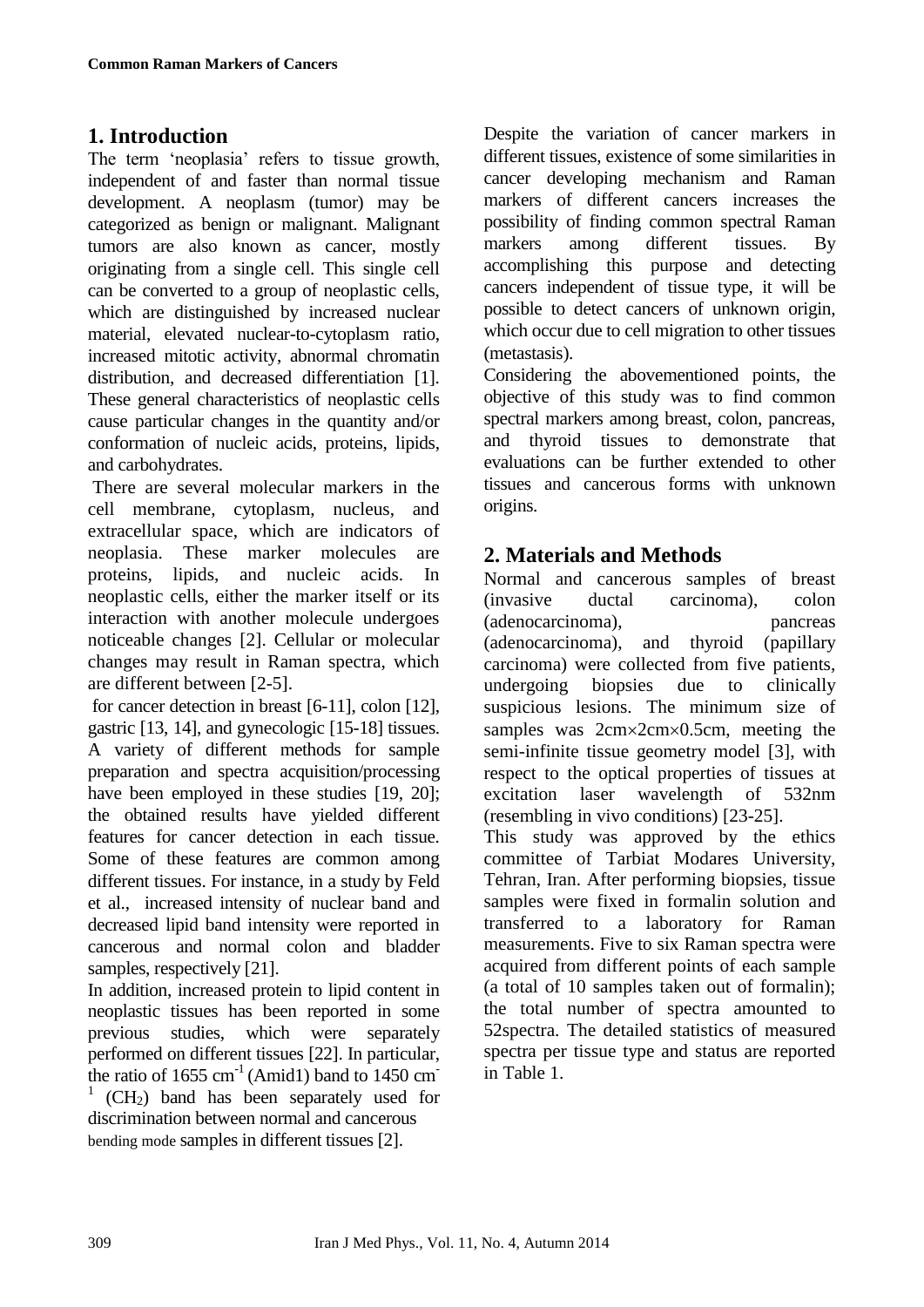Table 1. Number of collected spectra per tissue type and status

|           | <b>Breast</b> | Colon | Pancreas | Thyroid | Total |  |  |
|-----------|---------------|-------|----------|---------|-------|--|--|
| Normal    | 10            |       |          |         | 25    |  |  |
| Cancerous |               |       |          |         | 77    |  |  |
| Total     |               | 10    | 10       |         |       |  |  |

Raman measurements were performed with Thermo Nicolet Almega micro-Raman system. This system uses a Nd:YLF laser that provides an excitation wavelength of 532 nm and power of 50mW. The scattered Raman signal was integrated for 5 s in backscattering geometry after 32 scans in a spectral range of 400-  $4000 \text{cm}^{-1}$  with a resolution of  $4 \text{cm}^{-1}$ .

The "gold standard" for detection of malignancies was excisional biopsy, followed by histopathological analysis. After Raman measurements, the tissue samples were transferred back to the hospital for histopathological examinations. Histopathology relies upon sectioning the tissue with a thickness of  $\langle 10 \mu m, \text{staining} \rangle$ with haematoxylin and eosin (H&E), and viewing under a conventional light microscope [26]. After performing the analysis, based on the evaluation of morphological and structural patterns, a label (normal or cancerous) was assigned to each sample.

### **2.1. Processing**

The raw spectra obtained from tissue samples are a combination of major tissue autofluorescence, weak tissue Raman scattering signal, and noise [13]. Auto-fluorescence background was eliminated using the fifth order polynomial fitting and subtracting the fitted polynomial from the raw spectrum.

For noise reduction, the spectra were processed, using a second-order Savitzky-Golay filter. In addition, each spectrum was normalized, using the standard normal variate (SNV) procedure, as mentioned below:

$$
\mathbf{y}_{\text{SNV}} = \frac{\mathbf{y} - \text{mean}(\mathbf{y})}{\text{std}(\mathbf{y})} \tag{1}
$$

where **y** is the spectrum, *mean*(**y**) is the average of all spectral points, and  $std(y)$  is the standard deviation of spectral points. Then, the minimum of each spectrum was subtracted

from the spectrum itself to obtain non-negative spectra that would be appropriate for band intensity comparison.

To compare the Raman spectra of cancerous and normal tissues, we plotted the mean normalized Raman spectra of normal and cancerous samples of each tissue (Figure 1).



Figure 1. Mean normalized Raman spectra of normal (solid line) and cancerous (dotted line) samples of a) breast, b) colon, c) pancreas, and d) thyroid

Prominent Raman peaks, which can be attributed to Amid1,  $CH<sub>2</sub>$  (scissoring), Amid3,  $\delta(NH)$ ,  $\nu(C-C)$ , and  $\delta_{as}(CH_3)$ , were observed in both normal and cancerous samples of all tissues (Table 2)-it should be mentioned that  $v$ ,  $\delta$  and  $\delta$ <sub>as</sub> refer to stretching mode, bending mode and asymmetric bending mode respectively. There are obvious changes in Raman peak intensities between normal and cancerous samples of different tissues, which demonstrate the viability of Raman spectroscopy for cancer detection in different tissues.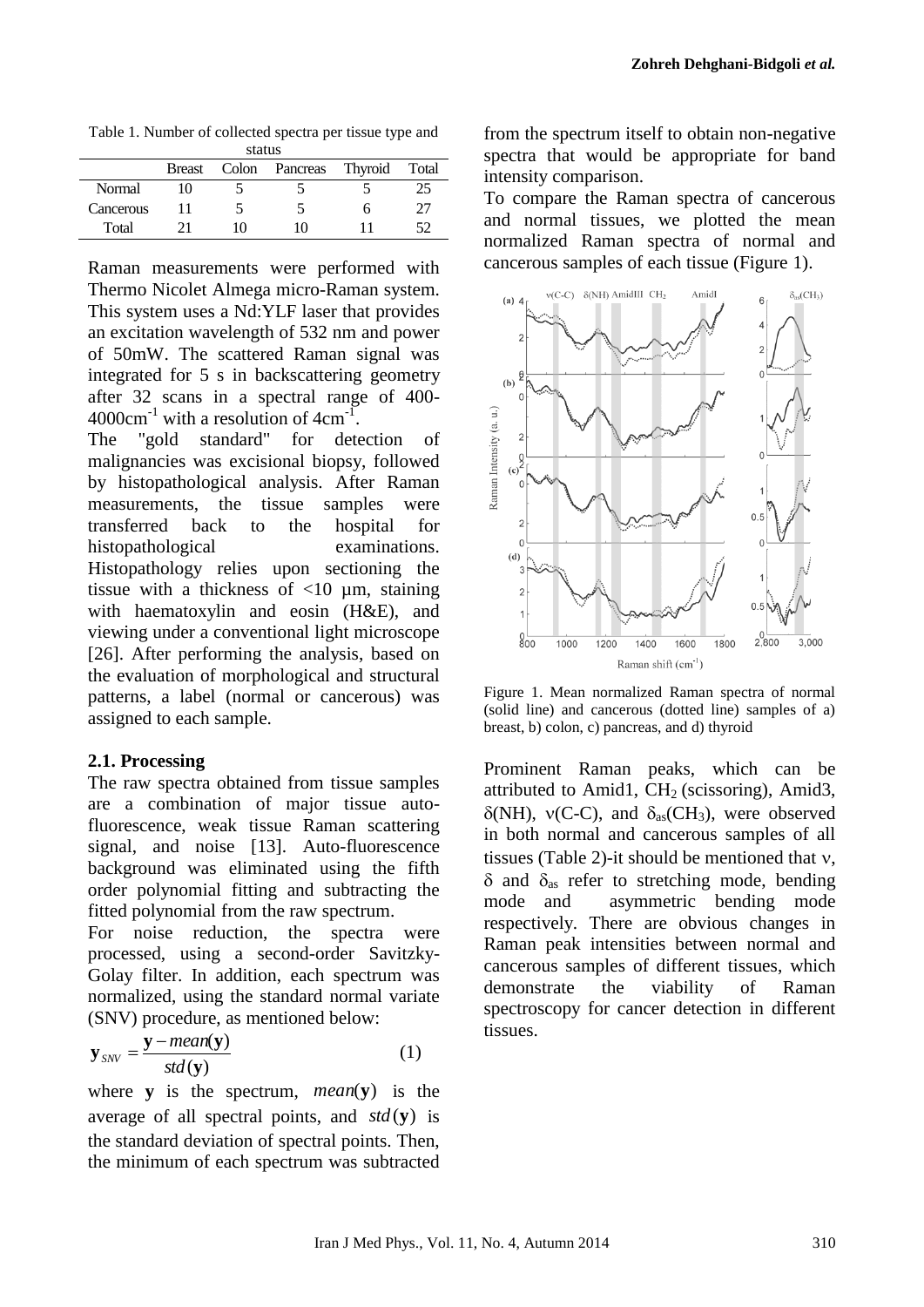| Table 2. Peak assignment for Raman tissue spectra |                        |  |  |  |
|---------------------------------------------------|------------------------|--|--|--|
| Assignments                                       | Peak position $(cm-1)$ |  |  |  |
| $v(C-C)$ of proteins                              | 928-940                |  |  |  |
| $\delta(NH)$ of proteins                          | 1147-1271              |  |  |  |
| Amid III of proteins                              | 1230-1300              |  |  |  |
| CH <sub>2</sub> (scissoring) of lipid/proteins    | 1420-1450              |  |  |  |
| Amid I of proteins                                | 1640-1680              |  |  |  |
| $\delta_{as}(CH_3)$ of proteins                   | 2918                   |  |  |  |

v: stretching mode,  $\delta$ : bending mode,  $\delta_{as}$ : asymmetric

## **3. Results**

When comparing the six Raman peak intensities (Table 2) in the mean spectra of normal and cancerous samples of each tissue (Figure 1), it could be observed that the intensity of Amid3 and  $CH<sub>2</sub>$  (scissoring) decreased in all cancerous samples, compared to those in normal samples. However, other bands did not show the same trend in the tissues. Therefore, considering the

mean spectra of samples, by using these two bands, we could better differentiate between normal and cancerous samples in different tissues.

Furthermore, we plotted the box charts of significant Raman peak intensities, correlating with their histopathological labels, and searched for the best separation value between the two groups in the box chart of each Raman intensity (Figure 2). As we expected, Amid3 and  $CH<sub>2</sub>$ bands could better discriminate normal tissues from cancerous ones with an accuracy of 75%, sensitivity of 74%, and specificity of 76% (Table 3). A scatter plot that combined these two peak intensities for both pathological types showed distinct clusters and consequently a good discrimination between the two pathological groups (Figure 4a).



Figure 2. Box charts of six significant Raman peak intensities with their histopathological labels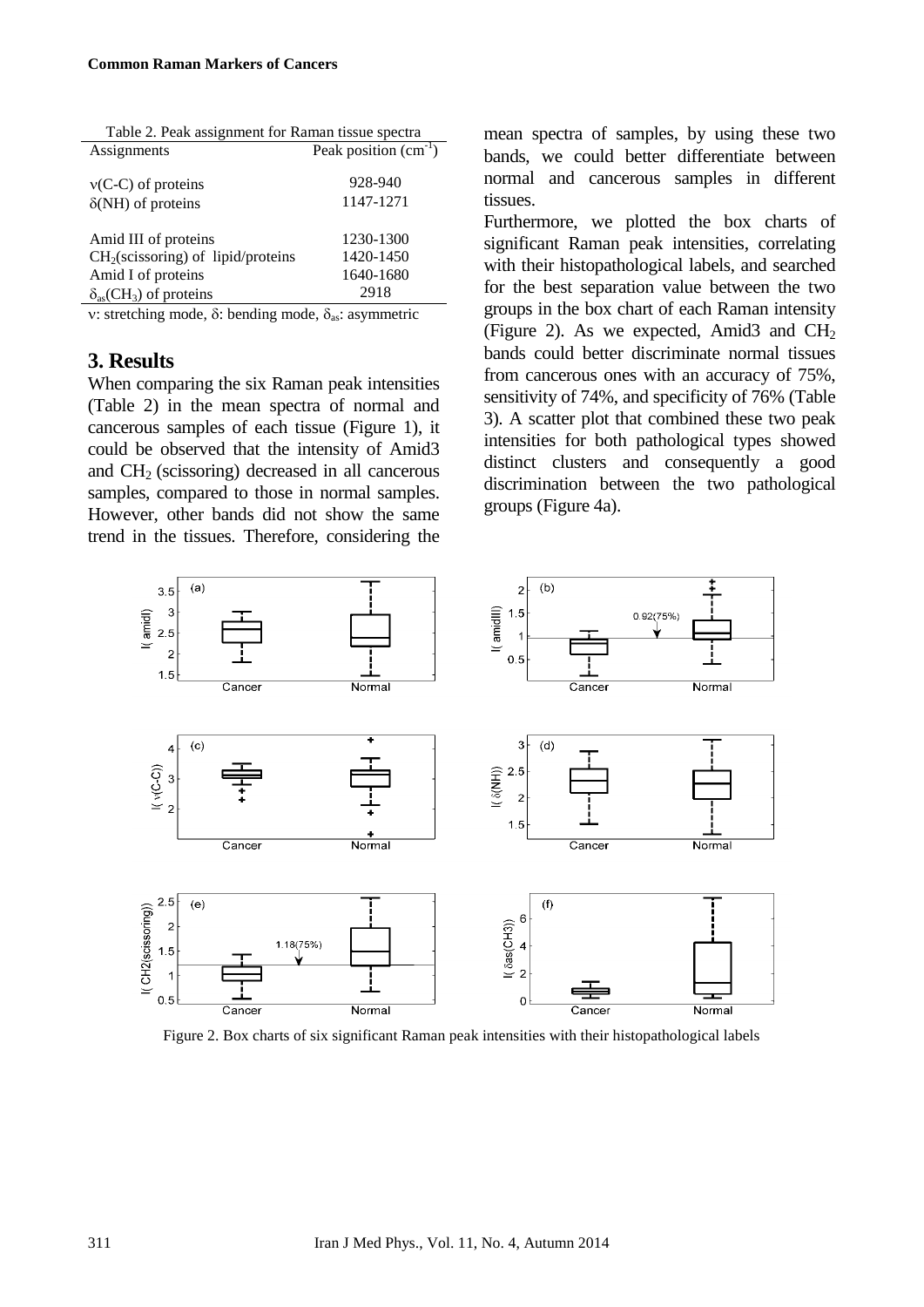|             | Absolute intensity  |             | Relative intensity |                     |                         |
|-------------|---------------------|-------------|--------------------|---------------------|-------------------------|
|             | I(CH <sub>2</sub> ) | I(Amid III) | $I(AmidI)/I(CH_2)$ | $I(v(C-C))/I(CH_2)$ | $I(\delta(NH))/I(CH_2)$ |
| Accuracy    | 0.75(39/52)         | 0.75(39/52) | 0.846(45/52)       | 0.827(43/52)        | 0.827(43/52)            |
| Sensitivity | 0.74(20/27)         | 0.74(20/27) | 0.852(23/27)       | 0.889(24/27)        | 0.852(23/27)            |
| Specificity | 0.76(19/25)         | 0.76(19/25) | 0.84(21/25)        | 0.76(19/25)         | 0.8(20/25)              |

Table 3. Results of discrimination between cancerous and normal tissues, using absolute and relative intensities





**Figure 3:** Box charts of a)  $I_{\text{Amid}1}/I_{\text{CH}2}$ , b)  $I_{\text{v(C-C)}}/I_{\text{CH}2}$ , and c)  $I_{\delta(NH)}/I_{CH2}$  in normal and cancerous samples

Although the use of absolute intensities can yield satisfactory results, it is not entirely reliable in Raman spectroscopy and can be affected by measurement conditions. Intensity ratios as diagnostic algorithms are advantageous since they are inherently independent of Raman spectroscopic measurement conditions such as excitation/detection geometries, power fluctuations of excitation light, and probe-tissue positioning variations [13]. Therefore, we studied the intensity ratios of all six bands, relative to each other (15 states), in two normal and cancerous tissue groups, using the box chart method.

Among all intensity ratios, the intensity ratios of Amid1-,  $v(C-C)$ -, and  $\delta(NH)$ -to-CH<sub>2</sub> could better discriminate between normal and cancerous tissues with an accuracy of 84.6%, 82.7%, and 82.7%, sensitivity of 85.2%, 88.9%, and 85.2%, and specificity of 84%, 76%, and 80%, respectively (Figure 3, Table 3). The potential of using a pairwise combination of these three intensity ratios, as discriminating features, between the two pathological groups was illustrated, using scatter plots. Figures 4.b-4.d show well-differentiated clusters for normal and cancerous tissues.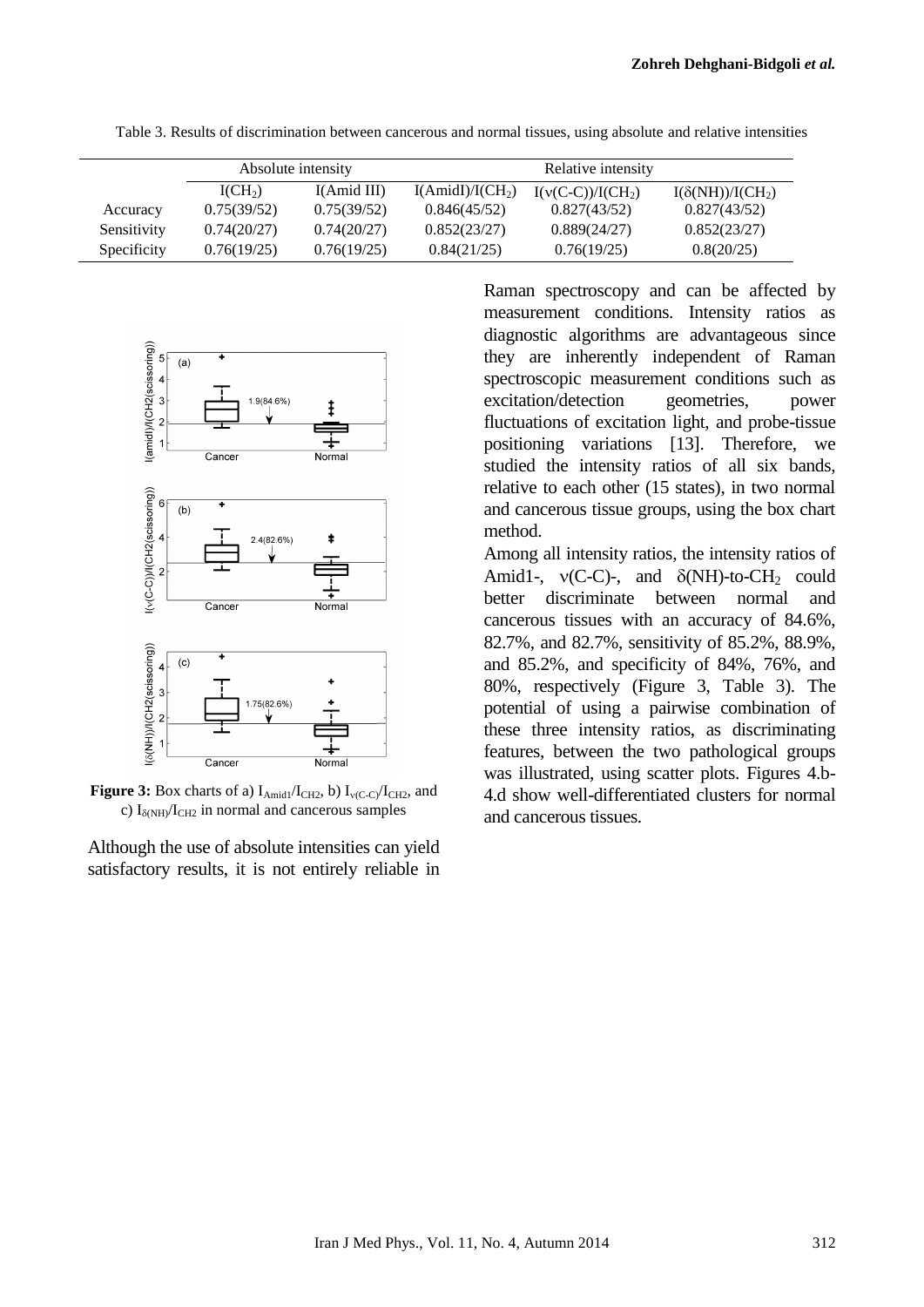

Figure 4. Scatter plots of a)  $I_{CH2}$  and  $I_{AmidIII}$ ; b)  $I_{\nu(C-C)}I_{CH2}$  and  $I_{AmidI}/I_{CH2}$ ; c)  $I_{\delta(NH)}I_{CH2}$  and  $I_{AmidI}/I_{CH2}$ ; and d)  $I_{\delta(NH)}I_{CH2}$ and  $I_{\text{v(C-C)}/I_{\text{CH2}}}$  in normal and cancerous samples

# **4. Discussion**

Considering the similarities between different tissues in terms of cancer origination and progression, common cancer markers were expected to be found among different tissues. This study, for the first time, investigated common cancer markers among different tissues. These markers could be useful for detection of cancers with unknown origins or determination of suspicious lesions, which appear in a tissue other than the original tissue due to cell migration (metastasis).

Therefore, we used Raman spectroscopy for finding these common cancer markers among four different tissues. As the tissue type (breast, colon, pancreas, and thyroid) in this study was irrelevant to the process of finding common spectral markers, the findings can be used for the detection of cancers with unknown origins.

This study shows that there are common distinctive spectral features between normal and cancerous samples in different tissues. For instance, the intensity of Amid3 (of proteins) and  $CH<sub>2</sub>$  (of proteins and lipids) in cancerous samples decreased, compared to normal samples in all the studied tissues. This is most likely due to the decreased protein and lipid content in cancerous tissues, compared to normal samples.

Investigation of intensity ratios illustrated that the ratios of Amid1-,  $v(C-C)$ -, and  $\delta(NH)$ -to- $CH<sub>2</sub>$  in cancerous tissues were greater than those in normal tissues; this may be due to the increase of protein-to-lipid ratio in cancerous tissues. This increased change of content (protein to lipid) in neoplastic tissues has been reported in some previous studies, which were separately performed on different tissues [26]. Specifically, the ratio of  $1655 \text{ cm}^{-1}(\text{Amid1})$ band to  $1450 \text{ cm}^{-1}$  (CH<sub>2</sub>) band has been used for discrimination between normal and cancerous tissues [2].

In this study, investigation of intensity ratios showed that the ratio of three prominent band intensities to the intensity of  $\text{CH}_2$  (1450 cm<sup>-1</sup>) band could be a good discriminator between cancerous and normal tissues. In some other studies, the band at  $1450 \text{ cm}^{-1}$  was shown to have the same importance for cancer detection [2, 3, 13, 25]. Therefore, it can be deduced that this band  $(1450 \text{ cm}^{-1})$  can be proposed as a standard candidate for cancer detection.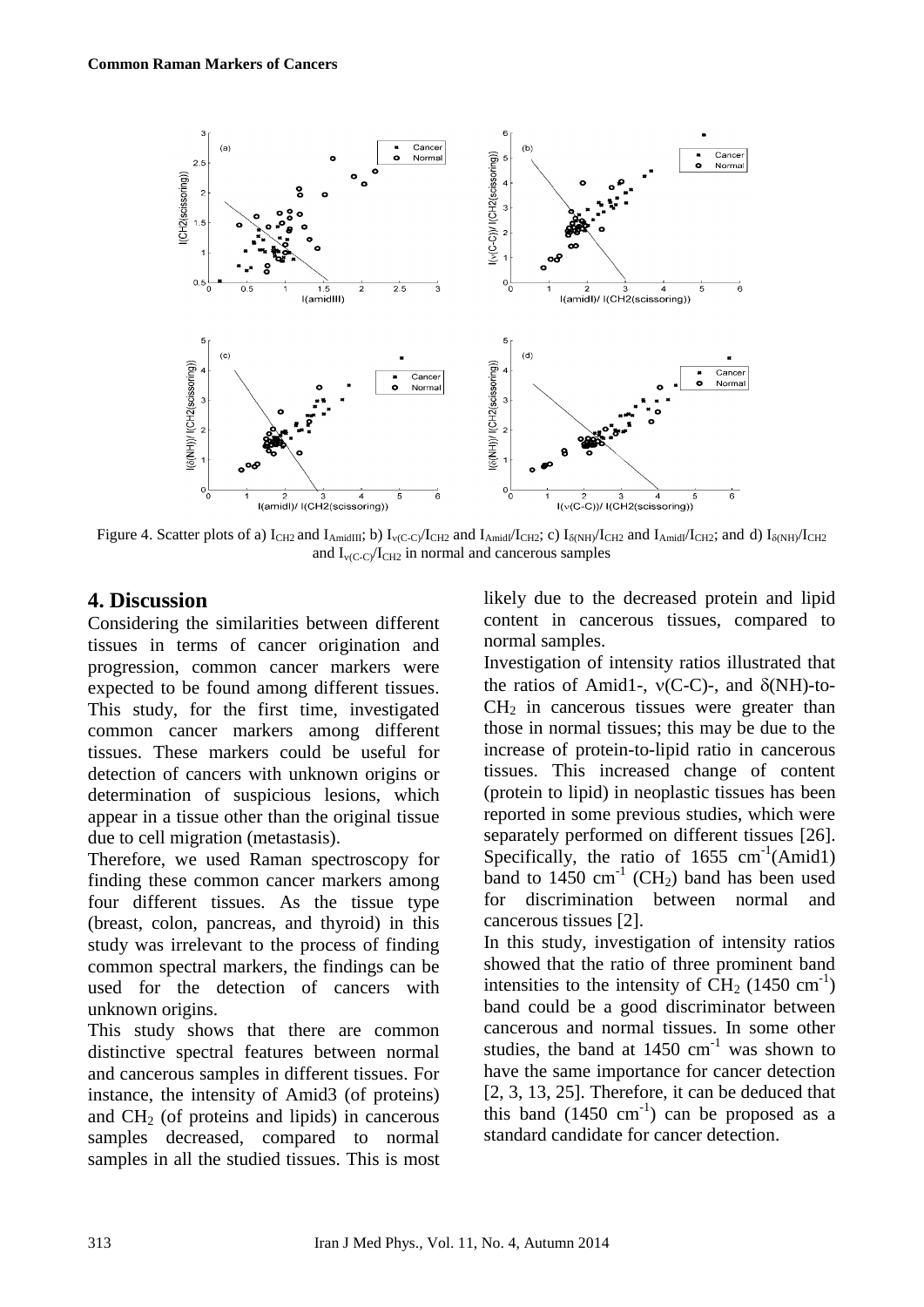To confirm the obtained results and their application for other tissues, future studies on other tissues, with a larger number of samples, may be necessary. In addition, special feature selection algorithms can be investigated to determine optimal features for tissue classification.

### **5. Conclusion**

A review of previously published studies revealed some similarities in Raman markers of different cancers. In the current study, we investigated the existence of common Raman cancer markers among different tissues and found three common Raman features, related to different studied cancers.

Considering the fact that the type of tissue was irrelevant to the process of finding common spectral markers in our study, application of these markers could be suggested for detection of cancers with unknown origins (or metastatic cancers), though further research is required.

According to previous studies, differences between the Raman spectra of fresh and fixed tissues are insignificant and do not affect the potential capability of the spectrum [3]. Therefore, the results of this study may be also extended to in vivo applications.

## **Acknowledgment**

The research for this paper was financially supported by Tarbiat Modares University. We also thank Dr. Tahereh Khamehchian, Kashan University of medical sciences, for support and giving us the tissue samples with their diagnostic label.

### **References**

- 1. Robbins SL, Kumar V, Cotran RS. Robbins and Cotran Pathologic Basis of Disease: Saunders/Elsevier; 2010.
- 2. Mahadevan-Jansen, A. and Richards-Kortum, R., Raman Spectroscopy For Cancer Detection: A Reviwe. Engineering in Medicine and Biology Society, 1997. Proceedings of the 19th Annual International Conference of the IEEE. 1997; 6: 2722-2728.
- 3. Mahadevan-Jansen A, Richards-Kortum RR. Raman spectroscopy for the detection of cancers and precancers. Journal of Biomedical Optics. 1996;1(1):31-70.
- 4. Shim M. G. N. Medical Raman spectroscopy, in vivo and ex vivo tissue analysis for cancer diagnosis,Toronto, 2001.
- 5. Zhuang Z, Li N, Guo Z, Zhu M, Xiong K, Chen S. Study of molecule variations in renal tumor based on confocal micro-Raman spectroscopy. J Biomed Opt. 2013 Mar;18(3):31103.
- 6. Redd DC, Feng ZC, Yue KT, Gansler TS. Raman spectroscopic characterization of human breast tissues: implications for breast cancer diagnosis. Applied spectroscopy. 1993;47(6):787-91.
- 7. Abramczyk H, Surmacki J, Brożek-Płuska B, Morawiec Z, Tazbir M. The hallmarks of breast cancer by Raman spectroscopy. Journal of Molecular Structure. 2009;924:175-82.
- 8. Brożek-Płuska B, Placek I, Kurczewski K, Morawiec Z, Tazbir M, Abramczyk H. Breast cancer diagnostics by Raman spectroscopy. Journal of Molecular Liquids. 2008;141(3):145-8.
- 9. Kalyan Kumar K, Chowdary M, Mathew S, Rao L, Murali Krishna C, Kurien J. Raman spectroscopic diagnosis of breast cancers: evaluation of models. Journal of Raman Spectroscopy. 2008;39(9):1276-82.
- 10. Shafer‐ Peltier KE, Haka AS, Fitzmaurice M, Crowe J, Myles J, Dasari RR, et al. Raman microspectroscopic model of human breast tissue: implications for breast cancer diagnosis in vivo. Journal of Raman Spectroscopy. 2002;33(7):552-63.
- 11. Brozek-Pluska B, Musial J, Kordek R, Bailo E, Dieing T, Abramczyk H. Raman spectroscopy and imaging: applications in human breast cancer diagnosis. Analyst. 2012;137(16):3773-80.
- 12. Beljebbar A, Bouché O, Diébold M, Guillou P, Palot J, Eudes D, et al. Identification of Raman spectroscopic markers for the characterization of normal and adenocarcinomatous colonic tissues. Critical reviews in oncology/hematology. 2009;72(3):255-64.
- 13. Teh SK, Zheng W, Ho KY, Teh M, Yeoh KG, Huang Z. Near-infrared Raman spectroscopy for gastric precancer diagnosis. Journal of Raman Spectroscopy. 2009;40(8):908-14.
- 14. Kawabata T, Mizuno T, Okazaki S, Hiramatsu M, Setoguchi T, Kikuchi H, et al. Optical diagnosis of gastric cancer using near-infrared multichannel Raman spectroscopy with a 1064-nm excitation wavelength. Journal of gastroenterology. 2008;43(4):283-90.